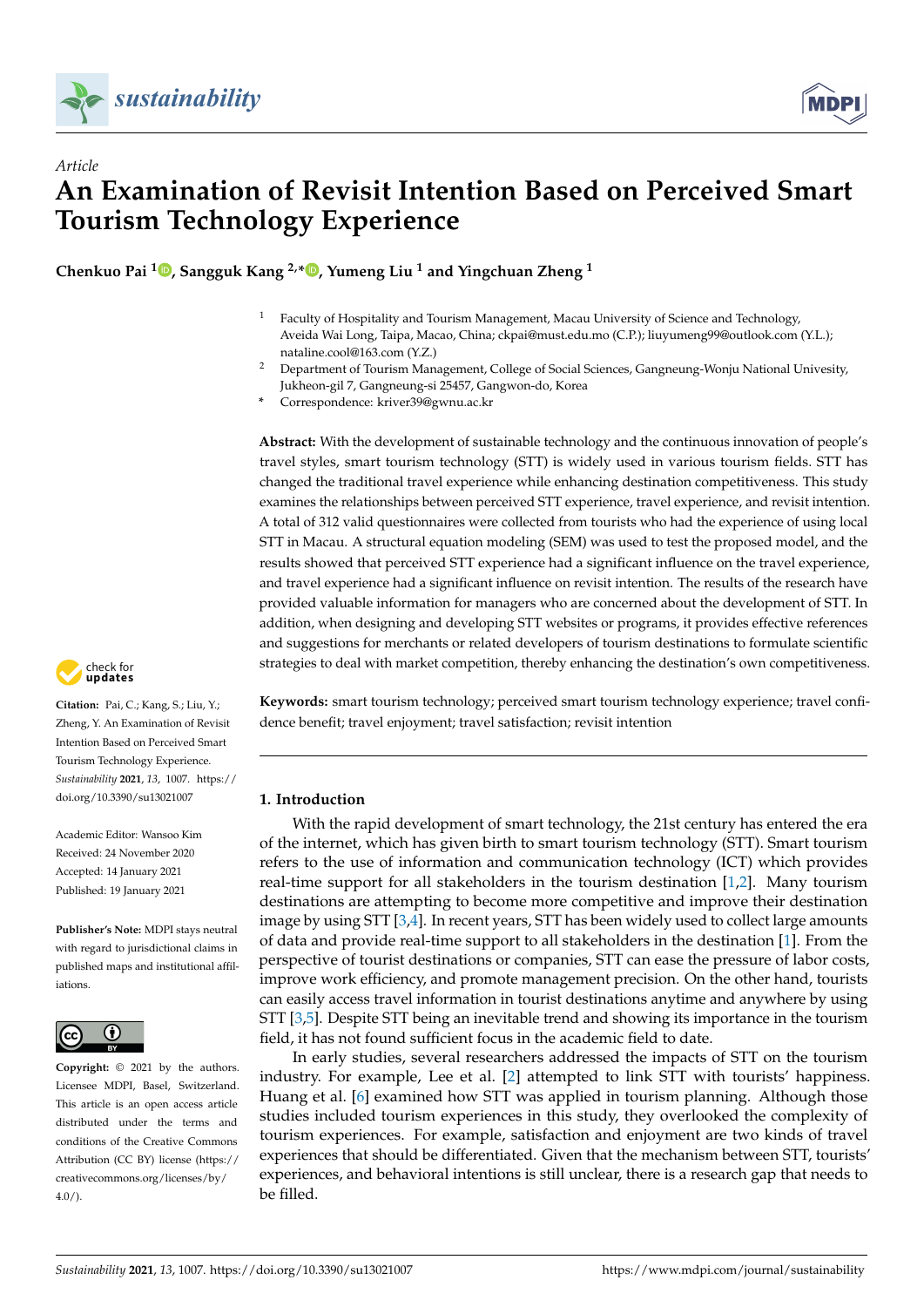Macau is one of the most popular tourist destinations in Asia and internationally. According to data published on the website of the Macau Government Tourism Office, the number of visitors to Macau (excluding labor and students) reached 9,203,275 in the fourth quarter of 2019, with an increase of 10.9% year-on-year. The tourism industry has provided many opportunities for the sustainable development of Macau's economy. In addition, the Statistics and Census Service (2020) from the Government of Macau Special Administrative Region shows that more than 50% of Macau residents are engaged in tourism-related industries. This shows that the tourism industry is an important economic pillar for Macau and determines the level of economic development in Macau. Although the data is objective, compared with other tourist destinations in Asia, Macau's tourist growth is relatively slow, which may lead to a decline in Macau's tourism competitiveness. In order to attract more tourists to visit Macau and have a better experience, Macau's tourism industry is committed to developing STT [\[7\]](#page-11-6).

This research addresses Macau tourists' perception and experience of STT to improve the level of STT in Macau and thereby enhance Macau's tourism competitiveness. In addition, since many tourist destinations rely on repeated visits as a source of income [\[8\]](#page-11-7), it is important to understand tourists' revisit intentions and investigate their causes and mechanisms. There has been some research on STT, but few researchers have clearly explained the mechanism from STT and various perceived travel experiences to revisit intentions. This study aims to develop a comprehensive model of STT by understanding tourists' perception experiences based on STT and the impact of their tourism experiences on their revisit intentions. The potential contributions are twofold. First, this study enriches our understanding of STT on how perceived STT influences diverse types of travel experience and ultimately tourists' revisit intentions; this study is one of the pioneers in linking the theory of STT and travel experiences. Second, the results of this study will help destination managers to develop their own strategic plan of STT in order to achieve a certain type of tourist experience.

#### **2. Literature Review**

#### *2.1. Smart Tourism Technology (STT)*

### 2.1.1. The Concept of STT

STT is a mobile information system that uses a physical information infrastructure in the tourism environment to create various experiences for tourists [\[9\]](#page-11-8). Huang et al. (2017) defined STT as all forms of online travel applications and information sources. Tourists can easily understand the depth and scope of their travel activities by using STT during their travel. Tourists are motivated and stimulated by accessing rich information to enhance their travel experience in tourist destinations [\[10\]](#page-12-0). In other words, it is a basic infrastructure that integrates hardware, software, and network technologies, the use of travel services, and information and communications technology to provide real-time data, so as to provide smarter decision-making for all stakeholders [\[1](#page-11-0)[,6,](#page-11-5)[11\]](#page-12-1).

#### 2.1.2. Perceived STT Experience

Tourists can share and exchange tourism activity information with others in realtime through the technology platform [\[1,](#page-11-0)[4\]](#page-11-3). By embedding advanced ICT into smart tourism destinations, the literature on STT can be divided into three main topics: the role of STT in tourism, the characteristics of STT, and the adoption of STT in the tourism industry [\[12\]](#page-12-2). The motivation of tourists who participate in the travel service experience is based on the implementation degree and practicality of the attributes of STT, and the tourist obtains satisfaction or happiness through perceived experience [\[1](#page-11-0)[,10](#page-12-0)[,11\]](#page-12-1). A high-quality STT experience leads to greater satisfaction with service experience, which makes tourists feel positive about their overall travel experience and may lead to potential consequences [\[2,](#page-11-1)[13,](#page-12-3)[14\]](#page-12-4). Most previous studies have focused on describing STT, so research on smart tourism destinations is still limited, and few studies have investigated the impact of STT on the overall tourist experience and whether it causes other subsequent impacts.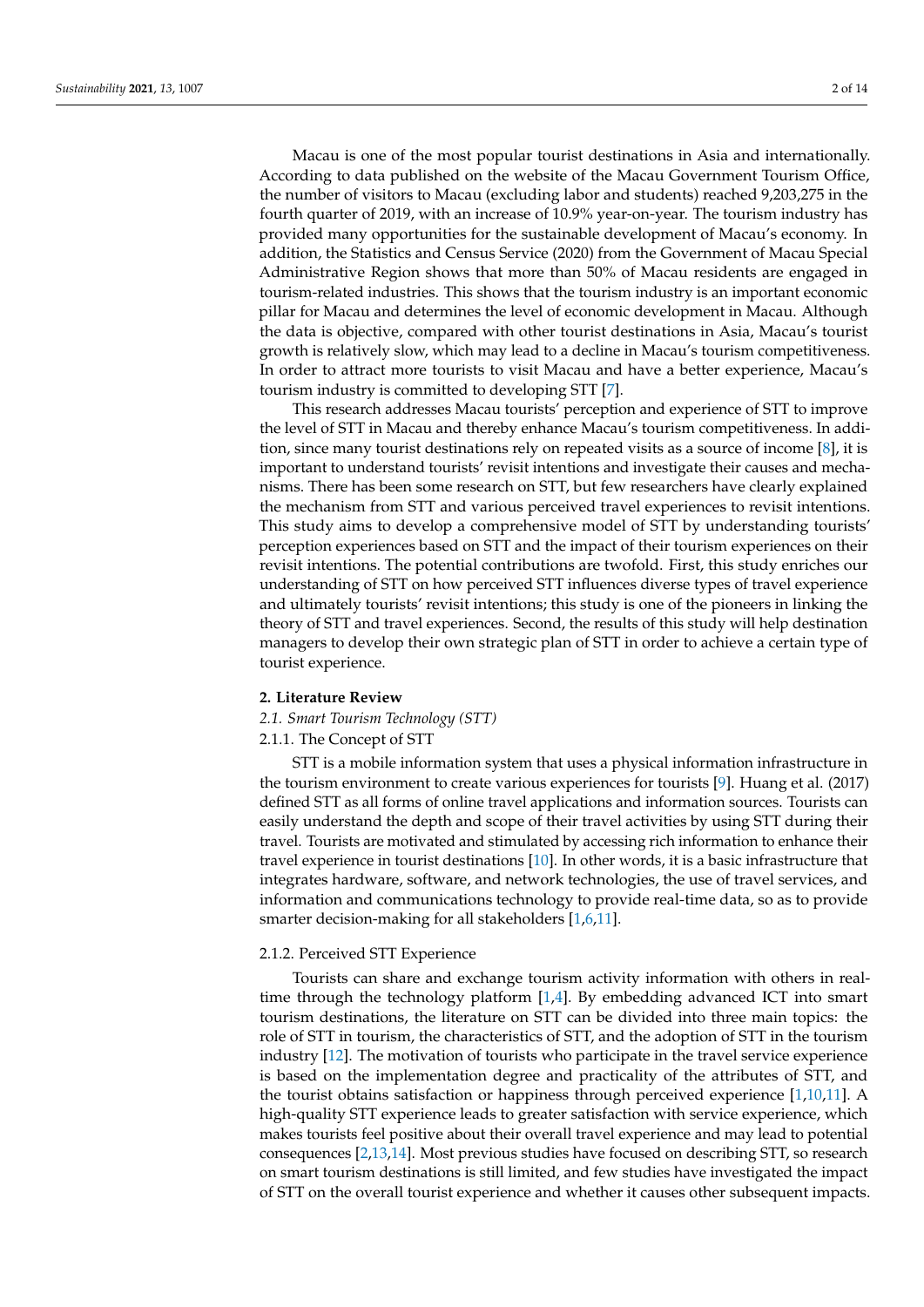This study attempts to test whether STT use by tourists has a positive impact on the overall travel experience, resulting in the intention of revisiting the tourist destination. One of the key research questions is whether a tourism experience with STT embedded can enhance the overall tourism experience and revisit intention, because some studies have found that travel experience is a key prerequisite for behavioral intention [\[15](#page-12-5)[,16\]](#page-12-6).

## 2.1.3. The Attributes of Perceived STT Experience

STT is divided into four attributes: informativeness, accessibility, interactivity, and personalization. These four attributes are classified, which can enhance the usability and perceived usefulness of smart tourism and can be embedded into the smart technology in the destination [\[1](#page-11-0)[,6](#page-11-5)[,17\]](#page-12-7). First, the environment of technology implantation allows all participating users to share cross-sectional information; second, smart technology depends on real-time communication systems, which can achieve greater interactivity among all users; third, the revolution in smart devices contributes to the high accessibility of information; fourth, from the diverse information resources, users are more likely to browse their most important needs [\[1,](#page-11-0)[4\]](#page-11-3). Some studies have also examined the role of security in technology-mediated tourism destinations, and some findings suggest that decisions on whether to use intelligent tourism technology in tourism destinations depend entirely on tourists' views on digital privacy protection and security [\[10](#page-12-0)[,17\]](#page-12-7).

1. Informativeness

Informativeness refers to the integration of the quality and credibility of information provided by STT in tourism destinations. Informativeness includes the quantity and frequency of information and the sincerity and accuracy of information received by all participating users from advanced information and communication technology systems [\[2\]](#page-11-1).

2. Accessibility

Accessibility refers to the degree to which online travel information sources and services can be easily obtained and used  $[1,17,18]$  $[1,17,18]$  $[1,17,18]$ . Tourists can easily access and use the information provided by destinations by using different types of STT. Jeong and Shin (2019) [\[10\]](#page-12-0) defined accessibility as the information provided at a destination that individuals can easily access and use by using different types of STT. The high accessibility of STT helps make it feel easy to use; as a result, tourists may use more information and hence enhance their travel experience and satisfaction with their destinations, thus promoting the co-creation experience and becoming one of the important predictors of an unforgettable travel experience [\[6\]](#page-11-5).

3. Interactivity

Interactivity is defined as a dimension that is characterized by continuous bilateral communication between buyers and sellers—that is, mutual communication between stakeholders [\[10,](#page-12-0)[19\]](#page-12-9). No and Kim (2015) [\[17\]](#page-12-7) defined interactivity as attributes that help to take immediate action, such as real-time feedback and active communication. When individuals use STT, interaction promotes bilateral interaction among stakeholders, and the active participation of users enables STT to provide more applicable and relevant information, which can help effectively search travel information and collect dynamic tourism data, thus helping destination marketers design and provide more tailor-made services. In this regard, the interactivity of STT can promote the discovery and purchase of travel products [\[2,](#page-11-1)[10\]](#page-12-0).

# 4. Personalization

Personalization refers to the ability of users to obtain specific or perfect information to meet their needs [\[17\]](#page-12-7). Park and Gretzel (2007) [\[14\]](#page-12-4) defined personalization as personal attention to any product or information, or customization of the product and information. Personalization allows services to be tailor-made to meet travelers' needs, thus improving their perceived service quality. For instance, travel route customization—that is, travel agencies or online smart travel systems responsive to users' personal preferences—can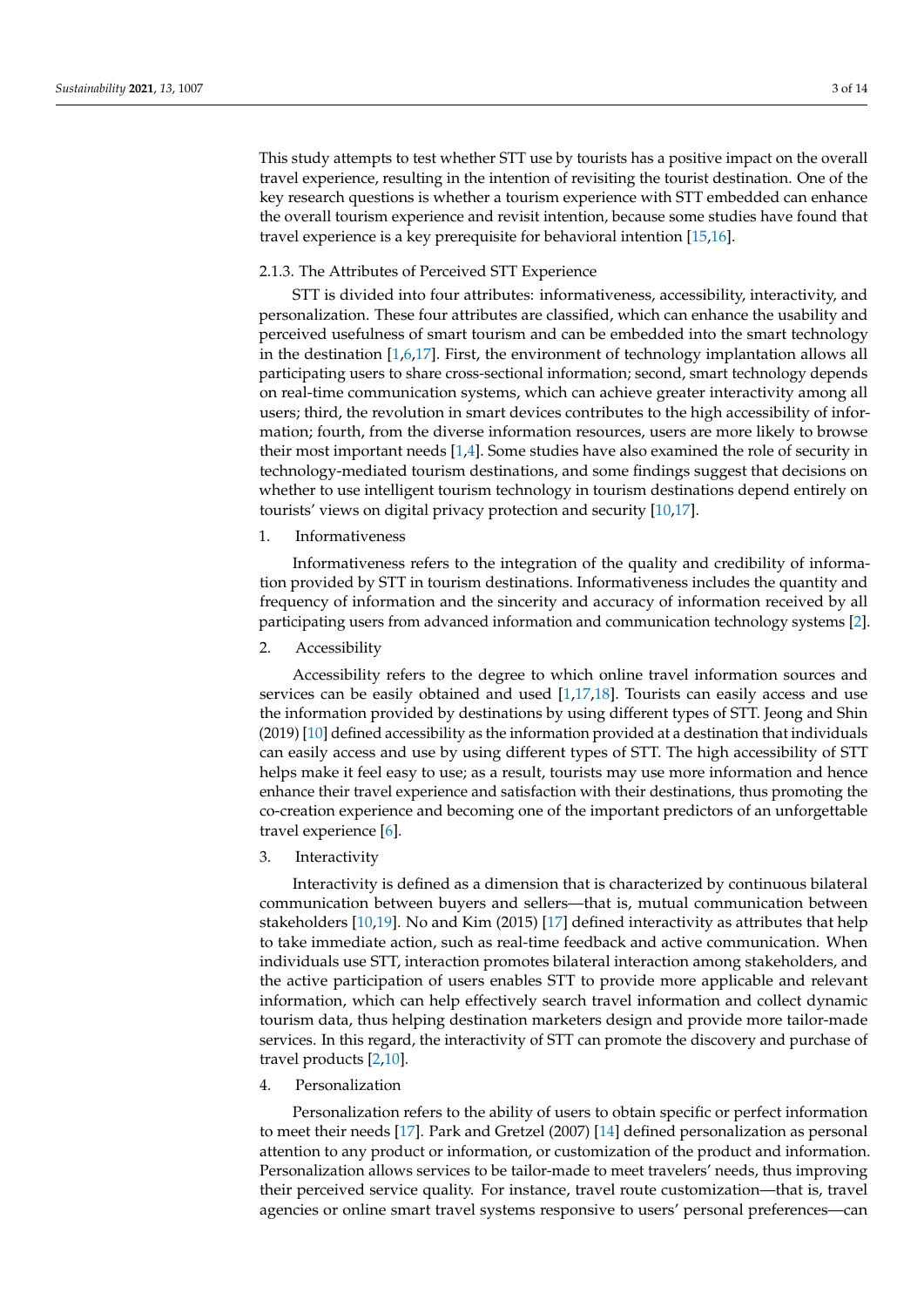recommend relevant hotels, restaurants, etc., and guests can choose specific flights, cabins, and hotel rooms and book special car transfers [\[1](#page-11-0)[,2,](#page-11-1)[10\]](#page-12-0). Providing personalized service in smart tourism destinations is an effective way to meet tourists' needs and maximize the tourism experience because personalized service allows destinations to customize the information to be provided [\[10\]](#page-12-0).

5. Security

Security refers to the necessary privacy features for online transactions [\[1](#page-11-0)[,2,](#page-11-1)[6\]](#page-11-5). According to Mills and Morrison (2003) [\[20\]](#page-12-10), security refers to the security of personal information during transactions on travel websites. No and Kim (2015) [\[17\]](#page-12-7) defined security as an attribute representing the degree to which websites can prove themselves trustworthy in protecting users' personal information. Park and Gretzel (2007) [\[14\]](#page-12-4) summarized and compared the key evaluation factors used in tourism-related and non-tourism-related network evaluation studies, and described security in the following three ways: information protection during transmission and subsequent storage, security of online purchase or reservation, and privacy confidentiality statements [\[6\]](#page-11-5). Security is used to describe website attributes in many fields, such as commercial markets, financial departments, and public institutions, because users are sensitive to the potential use or abuse of personal information provided [\[2,](#page-11-1)[17\]](#page-12-7). Protecting personal and private information is an essential function in the technology-mediated environment. If a tourist destination cannot meet its safety and privacy needs, this will seriously affect tourists' willingness to visit the destination [\[10\]](#page-12-0). Previous studies have discussed the potential risks of data leakage and imminent issues related to security and privacy, which are key factors that may affect the use of intelligent tourism technology [\[6](#page-11-5)[,21\]](#page-12-11).

### *2.2. Travel Experience*

The phenomenology of the travel experience by Cohen (1979) [\[22\]](#page-12-12) marks a turning point in recognizing the diversity in experience, and subsequent research has deepened our understanding of tourist motivations, attitudes, and behaviors [\[23](#page-12-13)[,24\]](#page-12-14). This series of studies has consolidated the sociological foundation of tourists and their experiences; tourists have become "producers" and now have technical tools to construct and reconstruct their experiences [\[25\]](#page-12-15). This forces companies and destinations to adapt to the new era of travel experience. STT has a variety of functions, such as augmented reality applications and mobile applications, that enable tourists to better connect, learn about information, and have more fun while obtaining higher value, which can greatly improve their experience. It can also improve visitor experience [\[26](#page-12-16)[,27\]](#page-12-17). Femenia and Neuhofer (2018) [\[28\]](#page-12-18) found two important aspects in the research of the tourist experience and network communication technology: the technical intermediary of the experience and the co-creation of the experience through technology. The fusion of the two technologies has produced a "technology-enhanced experience", which is a novel theoretical method that has been combined with cutting-edge smart technology. The previous research laid the foundation for STT and tourism experience in this study. In this study, the research mainly focuses on the three aspects of travel confidence benefit, travel enjoyment, and travel satisfaction in the concept of the tourism experience.

## 2.2.1. Travel Confidence Benefits

Confidence benefits refer to the psychological comfort brought by the increase of customers' trust in enterprises and the decrease of anxiety after the establishment of a longterm and stable cooperative relationship, which is a type of relationship benefit [\[29](#page-12-19)[–31\]](#page-12-20). In addition, confidence benefits represent a feeling of knowing what will happen and solving the problems that will happen [\[32](#page-12-21)[–34\]](#page-12-22). The concept can be extended to the tourism industry, and tourism confidence benefits refer to the psychological comfort brought by tourists' increased trust in destinations and their reduced anxiety due to the reduction of uncertainty and strangeness to destinations and the improvement of expectations for service encounters [\[24–](#page-12-14)[32\]](#page-12-21). Confidence benefits are highly important to travelers and affect travel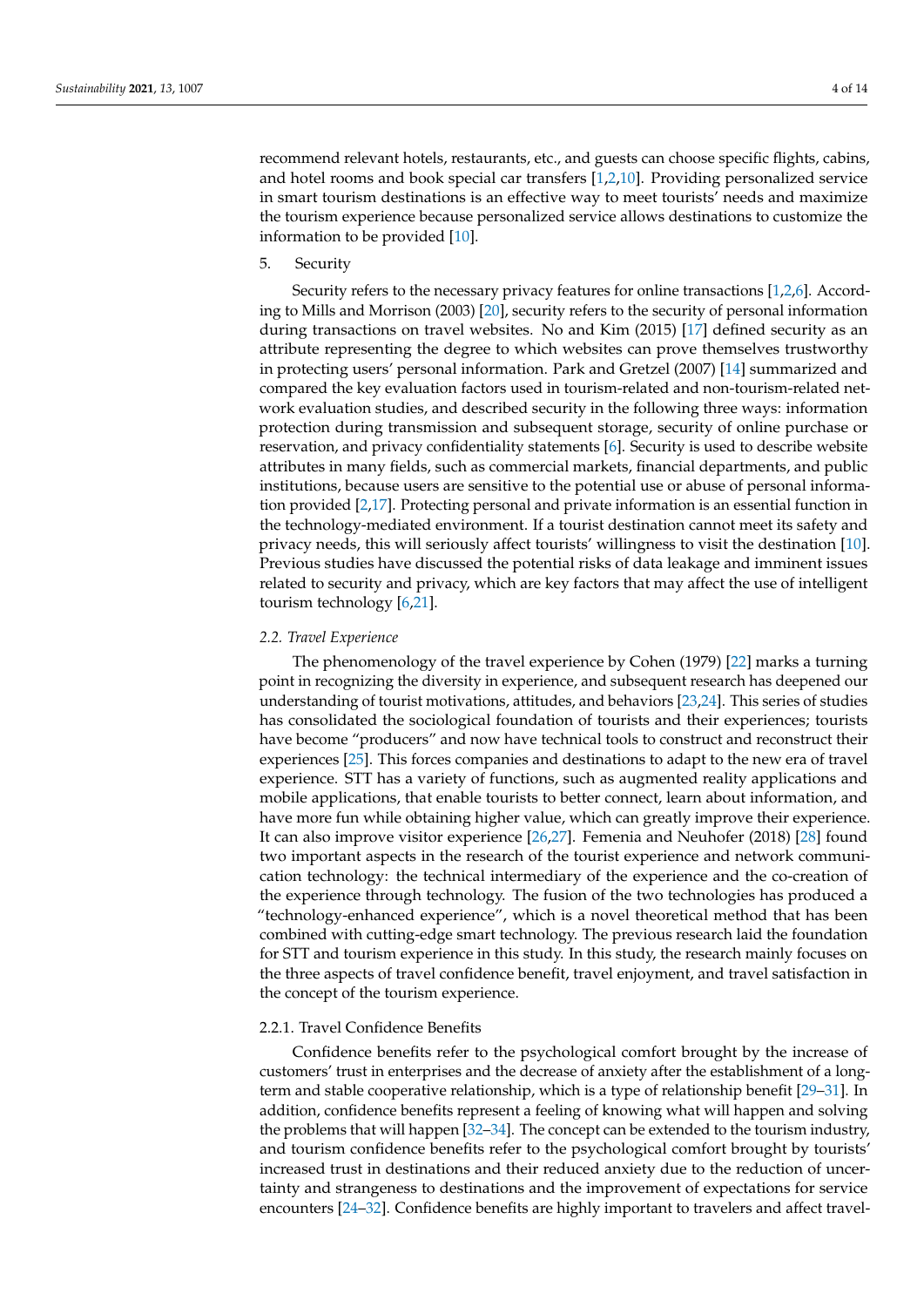ers' comfort, security, and certainty of expectation of service results [\[32\]](#page-12-21). Bogicevic et al. (2017) [\[32\]](#page-12-21) found that people's perception of trust in online transactions is expected to have a positive impact on maintaining confidence benefits.

### 2.2.2. Travel Enjoyment

Travel enjoyment is tourists' emotional evaluation of tourist destinations, and tourists have a positive emotional response when enjoying services or visiting destinations [\[32](#page-12-21)[,35\]](#page-12-23). In the context of smart technology, travel enjoyment plays an important role in users' technology acceptance, and tourism enjoyment is considered one of the key prerequisites for technology adoption [\[32](#page-12-21)[,36](#page-12-24)[,37\]](#page-12-25). Perceived enjoyment affects people's attitudes toward online shopping, and the quality of online services can change emotional beliefs, such as tourism enjoyment [\[38,](#page-12-26)[39\]](#page-12-27). Lai (2013) [\[40\]](#page-12-28) found that the informativeness and entertainment of mobile tour guides based on applications created a travel enjoyment experience for travelers. Travelers can not only "relieve boredom" while waiting at the airport, but can also increase the pleasure and enjoyment of traveling while interacting with the applications [\[27](#page-12-17)[,41\]](#page-12-29).

## 2.2.3. Travel Satisfaction

Satisfaction means tourists' positive evaluation of the psychological state produced by a travel experience [\[10](#page-12-0)[,32](#page-12-21)[,42\]](#page-13-0). Tourism satisfaction is defined as the overall emotional evaluation of tourists' experience of a tourism destination, and overall travel satisfaction is the experience result evaluated by function value (i.e., interest sacrifice) and emotion (i.e., feelings of destination experience) [\[43,](#page-13-1)[44\]](#page-13-2). Tourist satisfaction is a multi-faceted factor. To measure satisfaction, destination attractiveness and destination image must be considered, and tourists' satisfaction, as an emotional perception, is more suitable to measurement after the visit [\[32,](#page-12-21)[45](#page-13-3)[–47\]](#page-13-4). Previous studies on the relationship between a customer's emotional response and satisfaction show that an improvement in satisfaction is the result of expressing a positive emotional response, while a decline in satisfaction is the result of negative emotion [\[33](#page-12-30)[,48](#page-13-5)[,49\]](#page-13-6). In addition, many studies have found that satisfaction has a direct impact on behavioral intention [\[50](#page-13-7)[–53\]](#page-13-8).

### *2.3. Revisit Intention*

Revisit intention refers to an individual's willingness to revisit the same environment or place and recommend the place to others [\[54\]](#page-13-9). When an individual has a positive willingness to perform a certain behavior, (s)he often engages in that behavior [\[8,](#page-11-7)[55,](#page-13-10)[56\]](#page-13-11). Tourist destinations can be regarded as a tourism product [\[57\]](#page-13-12). Tourists who are satisfied with the destination are willing to buy again or recommend the product to others [\[8](#page-11-7)[,54](#page-13-9)[,58\]](#page-13-13). Therefore, when tourists are satisfied with the experience of the destination, they may have the intention of revisiting the destination or may actively recommend the destination to relatives and friends, thereby participating in active word-of-mouth exchanges [\[8,](#page-11-7)[51,](#page-13-14)[59\]](#page-13-15). In this study, revisit intention refers to the intention or commitment of tourists to revisit the tourist destination and actively recommend it to others.

## **3. Methodology**

#### *3.1. Research Design*

This study focuses on exploring tourists' perceived experience with STT in Macau. Specifically, this study addresses the relationship between tourists' travel confidence benefits, travel enjoyment, tourism satisfaction, and revisit intention through the evaluation of their perceived experience. This study combines tourists' perception of intelligent tourism technology experience with tourism experience to explore whether the experience perception of Macau's intelligent tourism technology affects tourists' experience when they travel in Macau. In addition, tourists' travel experiences may have a certain impact on their revisit intentions. Therefore, this study combines the experience of perceived STT with the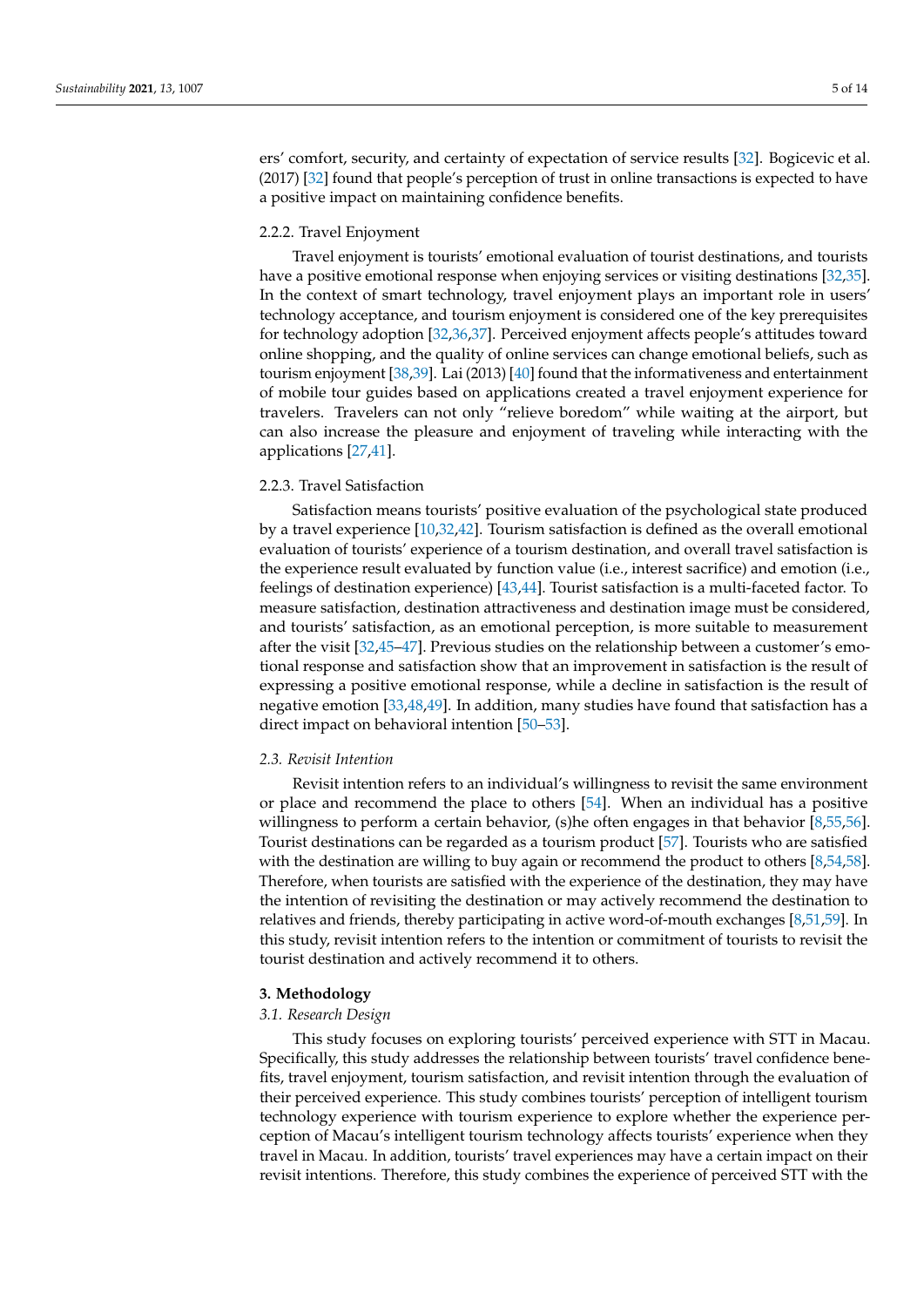tourism experience of Macau tourists (travel confidence benefits, travel enjoyment, and tourism satisfaction) and then explores their intention of revisiting Macau.

### *3.2. Instrument Development and Research Hypotheses*

Based on the perceived STT experience, inspired by No and Kim (2015) [\[17\]](#page-12-7) and Lee et al. (2018) [\[2\]](#page-11-1), this paper adds "security" to the four dimensions of perceived STT experience (informativeness, accessibility, interactivity, and personalization) and explores whether security has an impact on the perceived STT experience. This study designed the perceived STT experience variable as a second-order factor from its five attributes (i.e., informativeness) to explore whether the perceived STT experience with second-order factors affects the travel experience (travel confidence benefit, travel enjoyment, and tourism satisfaction). In addition, this study examines whether travel experience affects revisit intention. Therefore, the research conceptual model is established between perceived STT experience, travel experience (travel confidence benefits, travel enjoyment, tourism satisfaction), and revisit intention, which is shown in Figure [1.](#page-5-0) The following six hypotheses are proposed:

**Hypotheses 1 (H1).** *Perceived STT experience has a positive impact on tourists' travel confidence benefits.*

**Hypotheses 2 (H2).** *Perceived STT experience has a positive impact on tourists' travel enjoyment.*

**Hypotheses 3 (H3).** *Perceived STT experience has a positive impact on tourists' travel satisfaction.*

**Hypotheses 4 (H4).** *Tourists' travel confidence benefits have a positive impact on revisit intention.*

**Hypotheses 5 (H5).** *Tourists' travel enjoyment has a positive impact on revisit intention.*

**Hypotheses 6 (H6).** *Tourists' travel satisfaction has a positive impact on intention to revisit.*

<span id="page-5-0"></span>

Figure 1. Theoretical model of perceived STT experience (\*STT: smart tourism technology).

#### *3.3. Questionnaire Design and Sample Collection*

The research data was collected by distributing paper questionnaires to the respondents. As the survey object of this study is tourists who have used Macau's tourism websites and applications, the respondents were asked whether they have used Macau's local tourism websites or applications before distributing the questionnaire. The questionnaire is divided into two parts: influencing factors of respondents' perceptions of STT on revisit intention and demographic characteristics. The first part adopts a seven-point Likert scale, and the demographic data in the second part includes the following points: gender,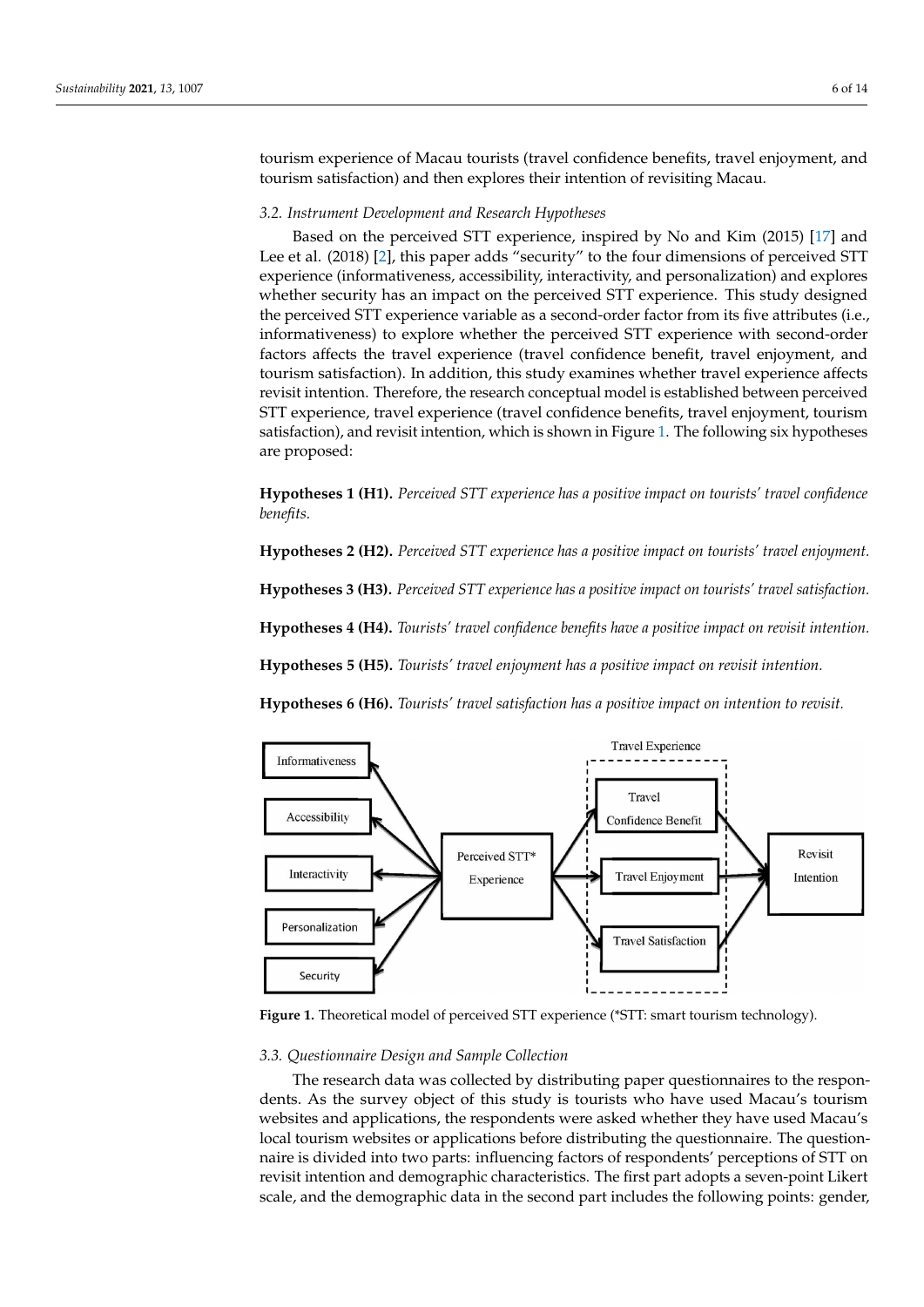age, education level, average monthly income, residence area, average annual travel times, the experience of using electronic mobile devices, the experience of using social software, and occupation. The literature and questionnaire data referenced by the scale of this study are all in the English language, and the main respondents of this questionnaire are Chinese tourists. Therefore, in order to facilitate the respondents to fill in the forms and to collect the data, the final English questionnaire was translated into Chinese under the guidance of professionals, and the measured items and sources after translation are as follows. Before the questionnaire was distributed, respondents were asked orally the question "Have you ever used Macau smart tourism technology application software and webpage?", and those who meet the requirements were given the questionnaire. A total of 350 questionnaires were distributed, and 312 questionnaires were valid for data analysis since 38 answers were incomplete responses.

## **4. Results**

# *4.1. Descriptive Analysis*

Through the descriptive analysis of the demographic statistics of the research samples, the proportion of male and female respondents is relatively balanced. Most of the respondents were young people, and their ages ranged from 21 to 30 years old (73.4%). The majority of respondents have received a college education, of which 46.2% are undergraduate and 33% are postgraduate. The average monthly income ratio of respondents is relatively average, which indicates that respondents with a range of income levels are the research objects of this study. Most respondents have used electronic mobile devices (73.4%) and online social software (65.7%) for more than six years, indicating that the popularity of mobile devices and social networks is high and that most people use mobile devices in their daily lives. In addition, the interviewees' occupations involve many fields, indicating that the interviewees cover a wide range of occupations. The results of the demographic data of this study are shown in Table [1.](#page-6-0)

<span id="page-6-0"></span>

|                        | N(%        |                                         | $N$ $\left(\frac{9}{6}\right)$ |
|------------------------|------------|-----------------------------------------|--------------------------------|
| Gender                 |            | Occupation                              |                                |
| Male                   | 147 (47.1) | Student                                 | 109 (34.9)                     |
| Female                 | 165(52.9)  | <b>Business</b>                         | 41(13.1)                       |
| Age                    |            | Faculty                                 | 25(8)                          |
| Under 20               | 14(4.5)    | Service/manufacture industry            | 71 (22.7)                      |
| $21 - 30$              | 229 (73.4) | Self employed                           | 34 (10.9)                      |
| $31 - 40$              | 43(13.8)   | Civil servants                          | 9(2.9)                         |
| $41 - 50$              | 20(6.4)    | Others                                  | 23(7.4)                        |
| Over 50                | 6(1.9)     | Travel frequency                        |                                |
| Education              |            | None                                    | 31(9.9)                        |
| High school            | 16(5.1)    | 1-3 times                               | 185 (59.3)                     |
| College                | 49 (15.7)  | 4–6 times                               | 59 (18.9)                      |
| Bachelor               | 144 (46.2) | More than 6 times                       | 37 (11.9)                      |
| Master's or above      | 103(33)    | Experience in using smart technology    |                                |
| Average Monthly Income |            | $1-3$ years                             | 9(2.9)                         |
| 4000 RMB or below      | 68 (21.8)  | 4–6 years                               | 74 (23.7)                      |
| 4001 RMB-8000 RMB      | 85 (27.2)  | More than 6 years                       | 229 (73.4)                     |
| 8001 RMB-12,000 RMB    | 53 (17)    | Experience in using online social media |                                |
| 12,001 RMB-16,000 RMB  | 58 (18.6)  | Less than 1 year                        | 1(0.3)                         |
| 16,001 RMB or above    | 48 (15.4)  | $1-3$ years                             | 12(3.8)                        |
|                        |            | 4–6 years                               | 94 (30.1)                      |
|                        |            | More than 6 years                       | 205(65.7)                      |

**Table 1.** Demographic information (N = 312).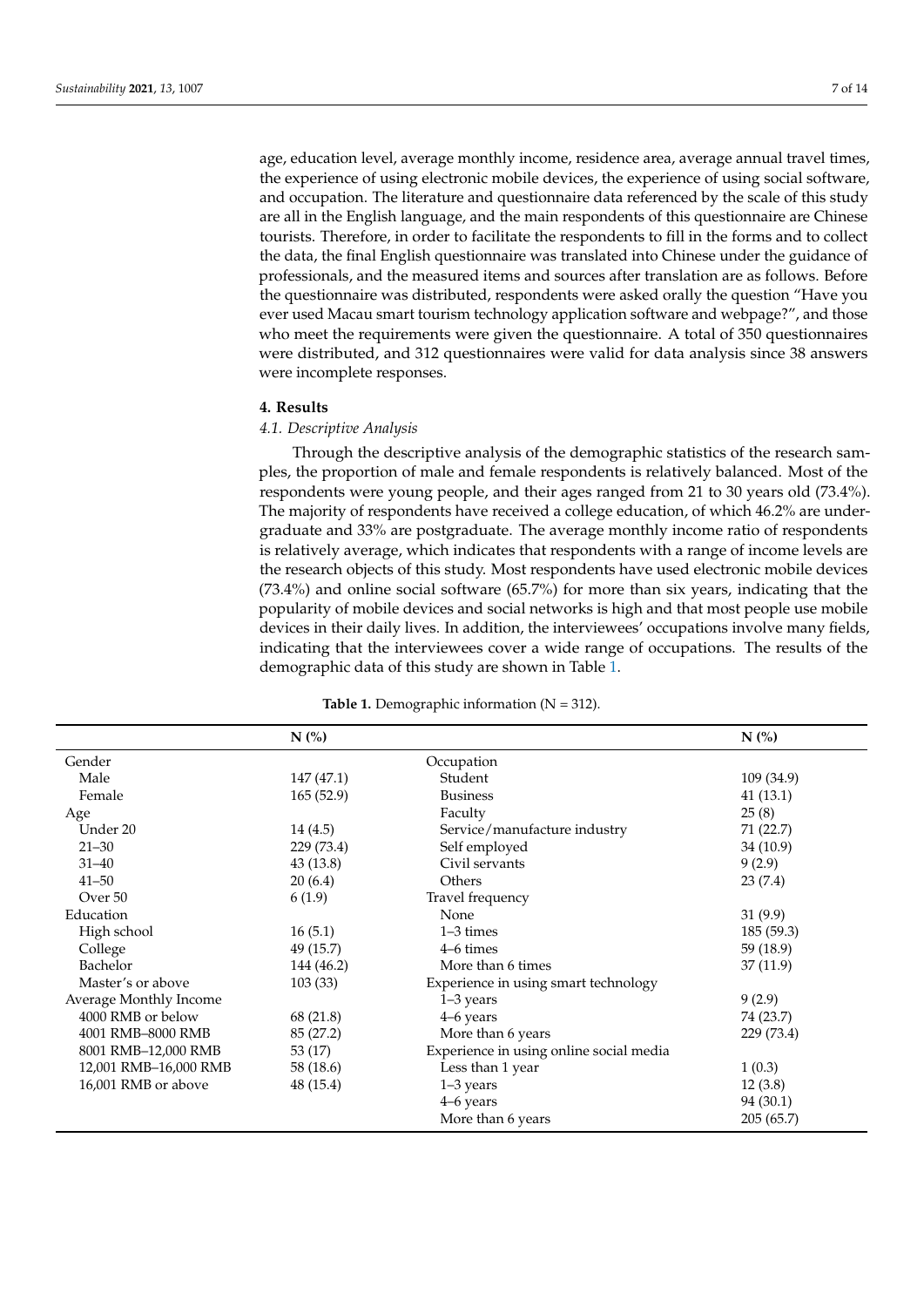# *4.2. Measurement Model Analysis*

Confirmatory factor analysis was examined to assess the measurement model [\[60\]](#page-13-16). The measurement model was identified and included reliability, confirmation values of convergent validity, and discriminant validity. First, a reliability test using Cronbach's α was conducted, and the results show that the α coefficients of all factors are greater than 0.8, so the data collected in this study have relatively high reliability [\[61\]](#page-13-17). Second, convergent validity was identified using standardized factor loadings, composite reliability, and average variance extracted (AVE). As shown in Table [2,](#page-7-0) all standardized factor loadings were over the recommended level of 0.60 [\[62\]](#page-13-18). The composite reliability values for all the constructs exceeded the 0.80 threshold level of acceptability [\[63\]](#page-13-19). In addition, the AVE estimates of all constructs were higher than the recommended value of 0.5 [\[64\]](#page-13-20).

**Table 2.** Results of the confirmatory factor analysis.

<span id="page-7-0"></span>

| <b>Items</b>                                                                                                                                  | Cronbach's $\alpha$ | <b>SFL</b>     | <b>AVE</b> | CR    |
|-----------------------------------------------------------------------------------------------------------------------------------------------|---------------------|----------------|------------|-------|
| <i>Informativeness</i>                                                                                                                        |                     |                |            |       |
| During my Macau travel, tourism websites and apps provide me with useful<br>information about the travel destination and the trip.            |                     | 0.870          |            |       |
| During my Macau travel, tourism websites and apps are helpful for<br>evaluating the destination and the trip.                                 | 0.897               | 0.866          | 0.765      | 0.925 |
| During my Macau travel, I think that local travel websites and apps allow me<br>to complete the trip with the detailed information provided.  |                     | 0.896          |            |       |
| During my Macau travel, I think that local travel websites and applications<br>can provide all the information I need.                        |                     | 0.845          |            |       |
| Accessibility                                                                                                                                 |                     |                |            |       |
| During my Macau travel, I can use tourism websites and apps anytime<br>and anywhere.                                                          |                     | 0.846          |            |       |
| During my Macau travel, I find tourism websites and apps easy to use.<br>During my Macau travel, I can easily find tourism websites and apps. | 0.868               | 0.873<br>0.846 | 0.717      | 0.910 |
| During my Macau travel, I can search without a complicated sign-up process<br>at tourism websites and apps.                                   |                     | 0.821          |            |       |
| Interactivity                                                                                                                                 |                     |                |            |       |
| During my Macau travel, tourism websites and apps that I use are highly<br>responsive to me.                                                  |                     | 0.849          |            |       |
| During my Macau travel, tourism websites and apps that I use are interactive.                                                                 | 0.895               | 0.857          | 0.704      | 0.922 |
| During my Macau travel, it is easy to share content on tourism websites<br>and apps.                                                          |                     | 0.818          |            |       |
| During my Macau travel, tourism websites and apps that I use are interactive.                                                                 |                     | 0.864          |            |       |
| During my Macau travel, tourism websites and apps actively accept my<br>proposals and opinions.                                               |                     | 0.807          |            |       |
| Personalization                                                                                                                               |                     |                |            |       |
| During my Macau travel, tourism websites and apps allow me to receive<br>tailored information.                                                |                     | 0.885          |            |       |
| During my Macau travel, tourism websites and apps provide me with<br>easy-to-follow paths and links.                                          | 0.872               | 0.923          | 0.797      | 0.922 |
| During my Macau travel, the tourism information provided by tourism<br>websites and apps meets my needs.                                      |                     | 0.869          |            |       |
| Security                                                                                                                                      |                     |                |            |       |
| During my Macau travel, local travel websites and applications will not<br>provide customer information to other sites.                       |                     | 0.911          |            |       |
| During my Macau travel, local travel websites and apps provide adequate<br>security to protect my personal information.                       | 0.934               | 0.932          | 0.834      | 0.953 |
| During my Macau travel, I would feel totally safe providing sensitive<br>information about myself to tourism websites and apps.               |                     | 0.913          |            |       |
| During my Macau travel, I am confident in the security offered on tourism<br>websites and apps.                                               |                     | 0.896          |            |       |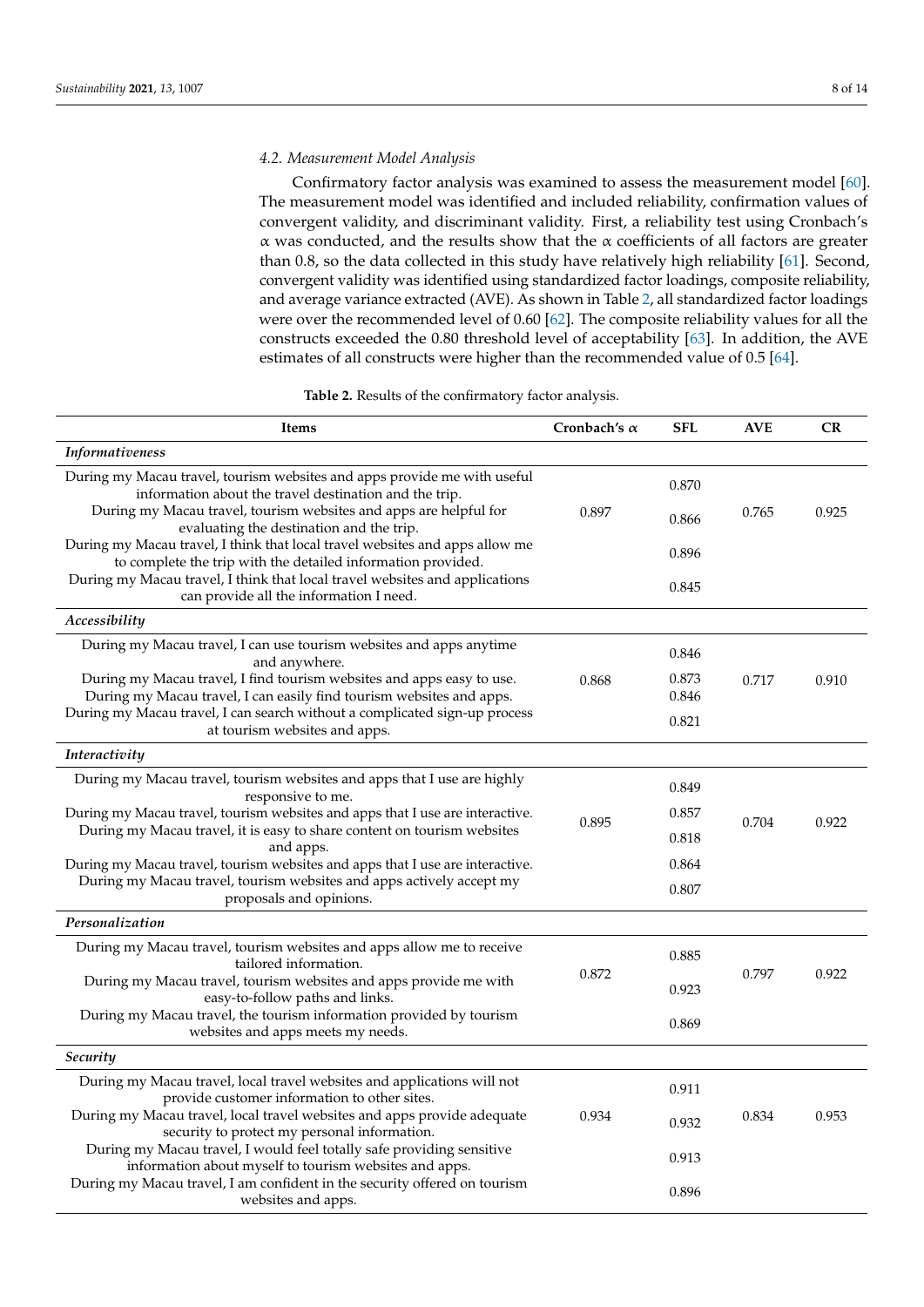| <b>Items</b>                                                                                                                             | Cronbach's $\alpha$ | <b>SFL</b> | <b>AVE</b> | CR    |
|------------------------------------------------------------------------------------------------------------------------------------------|---------------------|------------|------------|-------|
| Travel Confidence Benefit                                                                                                                |                     |            |            |       |
| When traveling in Macau, I believe that the risk of problems in the local<br>travel website and application software is relatively less. |                     | 0.821      |            |       |
| When traveling in Macau, I can trust local websites and applications.                                                                    | 0.756               | 0.852      | 0.672      | 0.860 |
| When traveling in Macau, I think that using local travel websites and apps<br>can save me from worrying about safety.                    |                     | 0.785      |            |       |
| <b>Travel Enjoyment</b>                                                                                                                  |                     |            |            |       |
| During my Macau travel, I really enjoy using local travel websites and apps<br>this trip.                                                |                     | 0.808      |            |       |
| During my Macau travel, the actual process of using the local travel website<br>and application software is very pleasant.               | 0.703               | 0.838      | 0.627      | 0.834 |
| During my Macau travel, I think the local travel websites and apps are very<br>interesting.                                              |                     | 0.726      |            |       |
| <b>Travel Satisfaction</b>                                                                                                               |                     |            |            |       |
| During my Macau travel, I feel that this trip has enriched my life. I am really<br>glad I had this trip.                                 |                     | 0.858      |            |       |
| During my Macau travel, I accomplished the purpose of the vacation. This<br>experience has enriched me in some ways.                     | 0.907               | 0.837      | 0.728      | 0.930 |
| During my Macau travel, it was rewarding to me in many ways. I feel much<br>better about things and myself after this trip.              |                     | 0.829      |            |       |
| During my Macau travel, I was satisfied with the travel experience.                                                                      |                     | 0.873      |            |       |
| It is a wise choice for me to travel to Macau.                                                                                           |                     | 0.867      |            |       |
| <b>Revisit Intention</b>                                                                                                                 |                     |            |            |       |
| I will revisit Macau.                                                                                                                    |                     | 0.860      |            |       |
| Revisiting Macau would be worthwhile.                                                                                                    | 0.830               | 0.831      | 0.665      | 0.887 |
| I would positively recommend this city to other people.                                                                                  |                     | 0.863      |            |       |
| I would like to stay more often in Macau.                                                                                                |                     | 0.695      |            |       |

Table [3](#page-8-0) shows the results of discriminant validity. When the square root scores of all the constructs' AVEs are higher than the correlated constructs, the results indicate adequate discriminant validity [\[64\]](#page-13-20). From Table [3,](#page-8-0) this study shows adequate discriminant validity.

<span id="page-8-0"></span>**Table 3.** The results of discriminant validity.

|            | <b>ACC</b> | <b>INF</b> | <b>INT</b> | <b>PER</b> | RI    | <b>SEC</b> | TCB   | TE    | <b>TS</b> |
|------------|------------|------------|------------|------------|-------|------------|-------|-------|-----------|
| ACC.       | 0.847      |            |            |            |       |            |       |       |           |
| <b>INF</b> | 0.585      | 0.874      |            |            |       |            |       |       |           |
| <b>INT</b> | 0.613      | 0.549      | 0.839      |            |       |            |       |       |           |
| <b>PER</b> | 0.547      | 0.479      | 0.599      | 0.893      |       |            |       |       |           |
| RI         | 0.286      | 0.267      | 0.182      | 0.222      | 0.815 |            |       |       |           |
| <b>SEC</b> | 0.251      | 0.288      | 0.364      | 0.393      | 0.277 | 0.913      |       |       |           |
| <b>TCB</b> | 0.307      | 0.269      | 0.239      | 0.327      | 0.625 | 0.428      | 0.820 |       |           |
| TE         | 0.290      | 0.229      | 0.226      | 0.303      | 0.481 | 0.315      | 0.528 | 0.792 |           |
| TS         | 0.391      | 0.441      | 0.347      | 0.438      | 0.586 | 0.364      | 0.502 | 0.422 | 0.853     |
|            |            |            |            |            |       |            |       |       |           |

ACC: Accessibility, INF: Informativeness, INT: Interactivity, PER: Personalization, RI: Revisit Intention, SEC: Security, TCB: Travel Confidence Benefit, TE: Travel Enjoyment, TS: Travel Satisfaction.

## *4.3. Structural Model and Hypotheses Testing*

This study is a second-order model hypothesis, in which the perceived STT experience is the second-order variable. This part analyzes the first-order variables in the perceived STT experience first and tests whether all the first-order variables are relevant to the second-order variables and whether they conform to the dimensions that constitute the STT experience. Path coefficient, *t*-value, and *p*-value of first-order variables are obtained by

**Table 2.** *Cont.*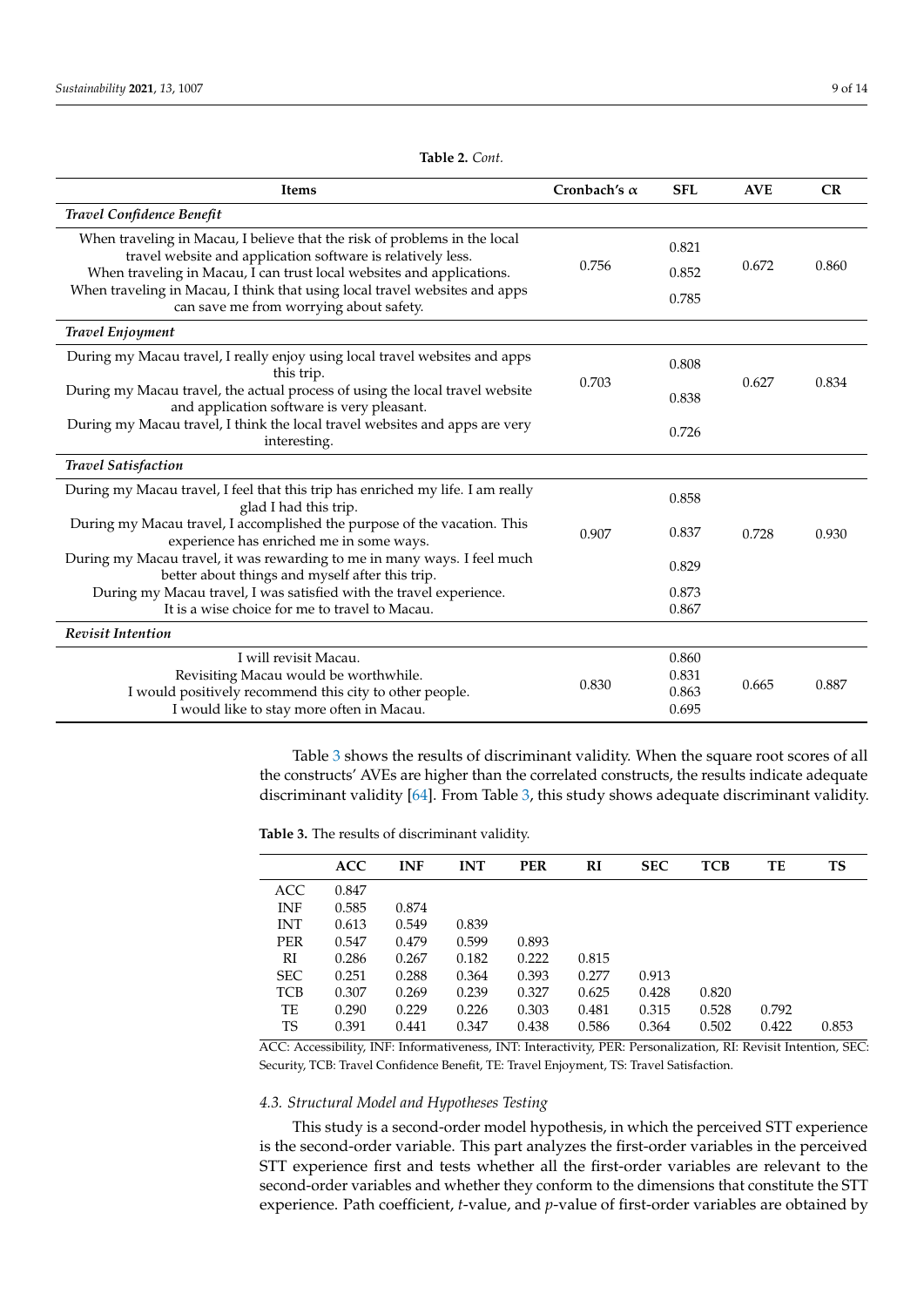the bootstrapping calculation method of SmartPLS 3.0, which can be used to measure the support degree of first-order variables for a second-order model hypothesis. Among them is the method to judge the importance of the path: if the path coefficient of the variable is greater than 0.2, it shows that the path is of certain importance; when the *t*-value of the path is greater than 1.96 and the p-value is less than 0.05; when the *t*-value of the path is greater than 2.58 and the *p*-value is less than 0.01, or the *t*-value of the path is greater than 3.29 and the *p*-value is less than 0.001, the research model indicates that the path coefficient is relatively significant [\[65\]](#page-13-21). Detailed results of the first-order variable path coefficient analysis in this study are shown in Table [4.](#page-9-0)

<span id="page-9-0"></span>**Table 4.** The first-order path test results.

| Relationship            | <b>Path Coefficients</b> | t-Value | <i>v</i> -Values |
|-------------------------|--------------------------|---------|------------------|
| $INF \rightarrow PSTTE$ | 0.269                    | 23.938  | 0.000            |
| $ACC \rightarrow PSTTE$ | 0.262                    | 23.514  | 0.000            |
| $INT \rightarrow PSTTE$ | 0.326                    | 25.188  | 0.000            |
| $PER \rightarrow PSTTE$ | 0.221                    | 23.84   | 0.000            |
| $SEC \rightarrow PSTTE$ | 0.230                    | 12.859  | 0.000            |

INF: Informativeness, ACC: Accessibility, INT: Interactivity, PER: Personalization, SEC: Security, PSTTE: Perceived STT experience. Recommend value: *t* > 1.96, *p* < 0.05, *t* > 2.58, *p* < 0.01, *t* > 3.29, *p* < 0.001.

All the first-order variables reached the standard coefficient values. The results show that the five first-order variables are meaningful to the second-order model hypothesis, and all five first-order variables can be substituted into the second-order variable-aware intelligent tourism technology experience to further test the model hypothesis of this study. Among them, the interaction among the first-order variables has the most significant influence on the perceived experience of intelligent tourism technology (path coefficient = 0.326, *t*-value = 25.188, *p*-value = 0.00), which indicates that the respondents have a high recognition of the interaction of the perceived STT experience; compared to other first-order variables, personalization has a relatively weak influence on the perceived STT experience (path coefficient  $= 0.221$ ,  $t$ -value  $= 23.84$ ,  $p$ -value  $= 0.00$ ), which indicates that the respondents have a relatively low degree of personalized recognition for the perceived STT experience. After the path analysis of the data samples, the results show that the six model assumptions of this study are all supported, with the significant path of H3 being highest while H[5](#page-10-0) is relatively weak. The results are shown in Table 5 and Figure [2](#page-9-1) below.

<span id="page-9-1"></span>

**Figure 2.** Structure model analysis of the sample.  $* p < 0.05; ** p < 0.001$ .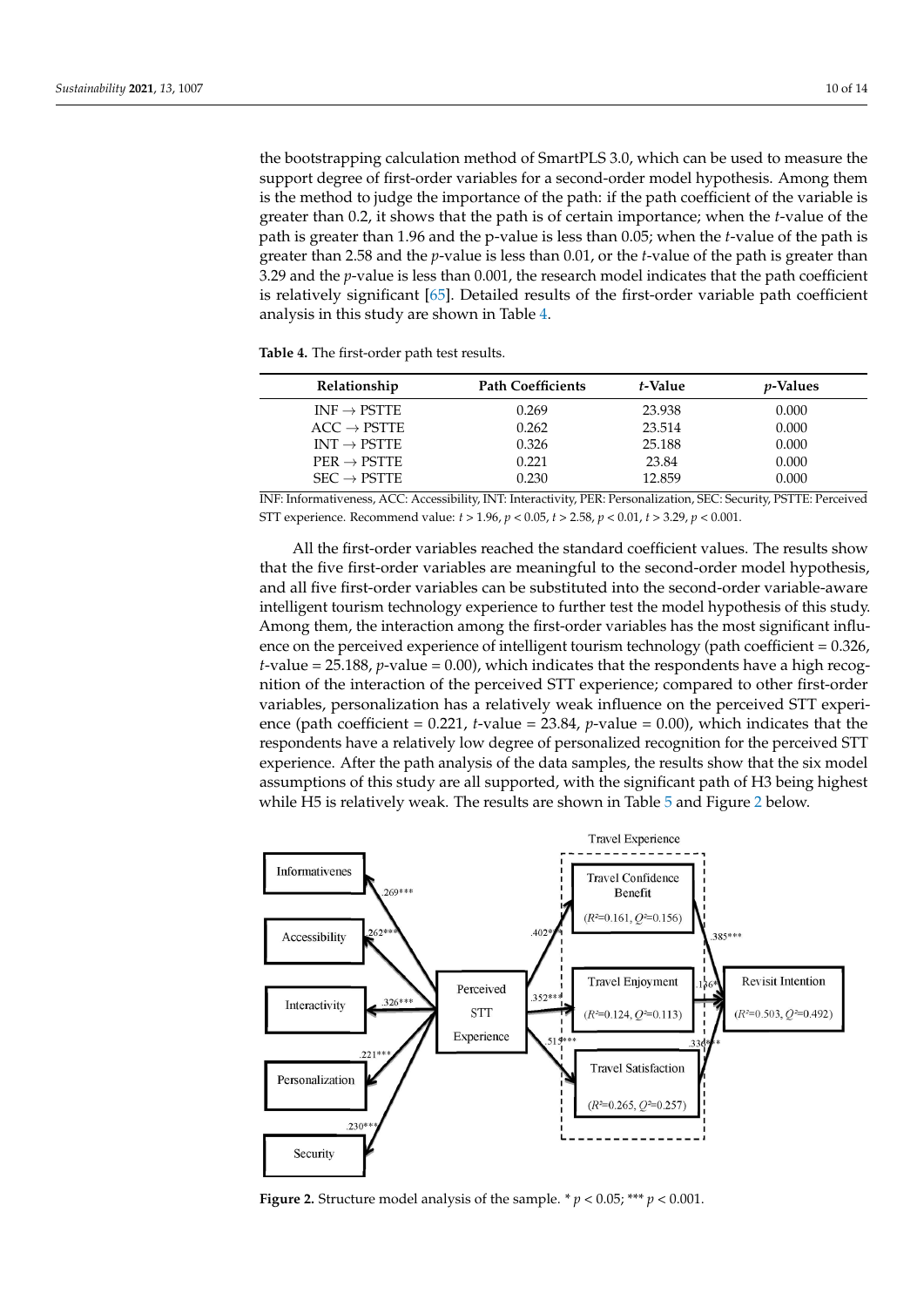| <b>Hypothesis</b>           | <b>Path Coefficient</b> | t-Value | <i>p</i> -Values | Result    |
|-----------------------------|-------------------------|---------|------------------|-----------|
| H1: $PSTTE \rightarrow TCB$ | 0.402                   | 8.439   | 0.000            | Supported |
| H2: $PSTTE \rightarrow TE$  | 0.352                   | 6.908   | 0.000            | Supported |
| H3: PSTTE $\rightarrow$ TS  | 0.515                   | 11.063  | 0.000            | Supported |
| H4: $TCB \rightarrow RI$    | 0.385                   | 7.600   | 0.000            | Supported |
| H5: TE $\rightarrow$ RI     | 0.136                   | 3.094   | 0.002            | Supported |
| $H6: TS \rightarrow RI$     | 0.336                   | 6.276   | 0.000            | Supported |

<span id="page-10-0"></span>**Table 5.** Path analysis results.

PSTTE: Perceived STT experience, TCB: Travel Confidence Benefit, TE: Travel Enjoyment, TS: Travel Satisfaction, RI: Revisit Intention. Recommend value: *t* > 1.96, *p* < 0.05; *t* > 2.58, *p* < 0.01; *t* > 3.29, *p* < 0.001.

### **5. Conclusions and Suggestions**

### *5.1. Conclusions*

The primary purpose of this research is to understand the attributes of perceived STT experience and examine the relationships between tourists' perceived STT experience, tourism experience (i.e., travel confidence benefit, tourism enjoyment, and travel satisfaction), and revisit intention. First, the perceived STT attributes can be used to measure the experience of STT, and the degree of significance in descending order is as follows: interactivity, informativeness, accessibility, security, and personalization. In detail, according to the comparison of analysis results on the dimensions of perceived STT, travelers have the highest degree of recognition for interactivity when using STT. Based on the results, the following practical suggestions are given to developers of STT programs or websites: When designing and developing related software programs or websites, it is important to pay more attention to the customized service performance and design more diversified services and experiences to meet travelers' needs. In addition, technology managers should also carefully consider the user's privacy and security protection at this point and design a smart travel program or website that better meets the expectations of tourists. Second, according to the research results between perceived STT experience and travel experience (H1, H2, and H3), perceived STT experience has a positive impact on travel experience (travel confidence benefit, travel enjoyment, and tourism satisfaction). First, in the relationship between STT experience and travel confidence benefits (H1), as perceived STT experience has an influence on travel confidence benefits, travelers with perceived STT experience can elevate the confidence benefits of travelers when they travel to unfamiliar tourist destinations. Second, as perceived STT experience has a positive influence on travel enjoyment (H2), travelers might have a more enjoyable travel when they possess a higher STT experience. Among three travel experiences, tourism satisfaction (H3) showed the highest impact, and this result shows that perceived STT experience can lead travelers with higher satisfaction. According to the research results of H1, H2, and H3, the following suggestions are given: The promotion of STT can improve the tourism experience of Macau. For example, the promotion of local smart tourism websites or application software could be increased. Tourists obtain the services they need through travel apps or websites to replace traditional manual services, which not only enhances the sense of participation of tourists but also saves labor costs and reduces travel costs. Previous studies have found that a high-quality intelligent tourism technology experience shows greater satisfaction with service experience, which makes tourists feel positive or satisfied in their overall travel evaluation [\[6](#page-11-5)[,14](#page-12-4)[,15\]](#page-12-5). According to the research results between travel experience and revisit intention (H4, H5, and H6), travel enjoyment, travel confidence benefit, and tourism satisfaction have a positive impact on revisit intention. Interestingly, the results revealed that travel confidence benefit is the most powerful factor that impacts on travelers' revisit intention (H4) followed by travel satisfaction (H6) and travel enjoyment (H5). As travel confidence benefit represents the psychological relief by increasing travelers' knowledge, more prepared travel might be important for more travel intention. Although travel enjoyment showed the least impact on travel intention, travel enjoyment through higher technology adoption can enhance more travel intention. Inspired by this, the following suggestions are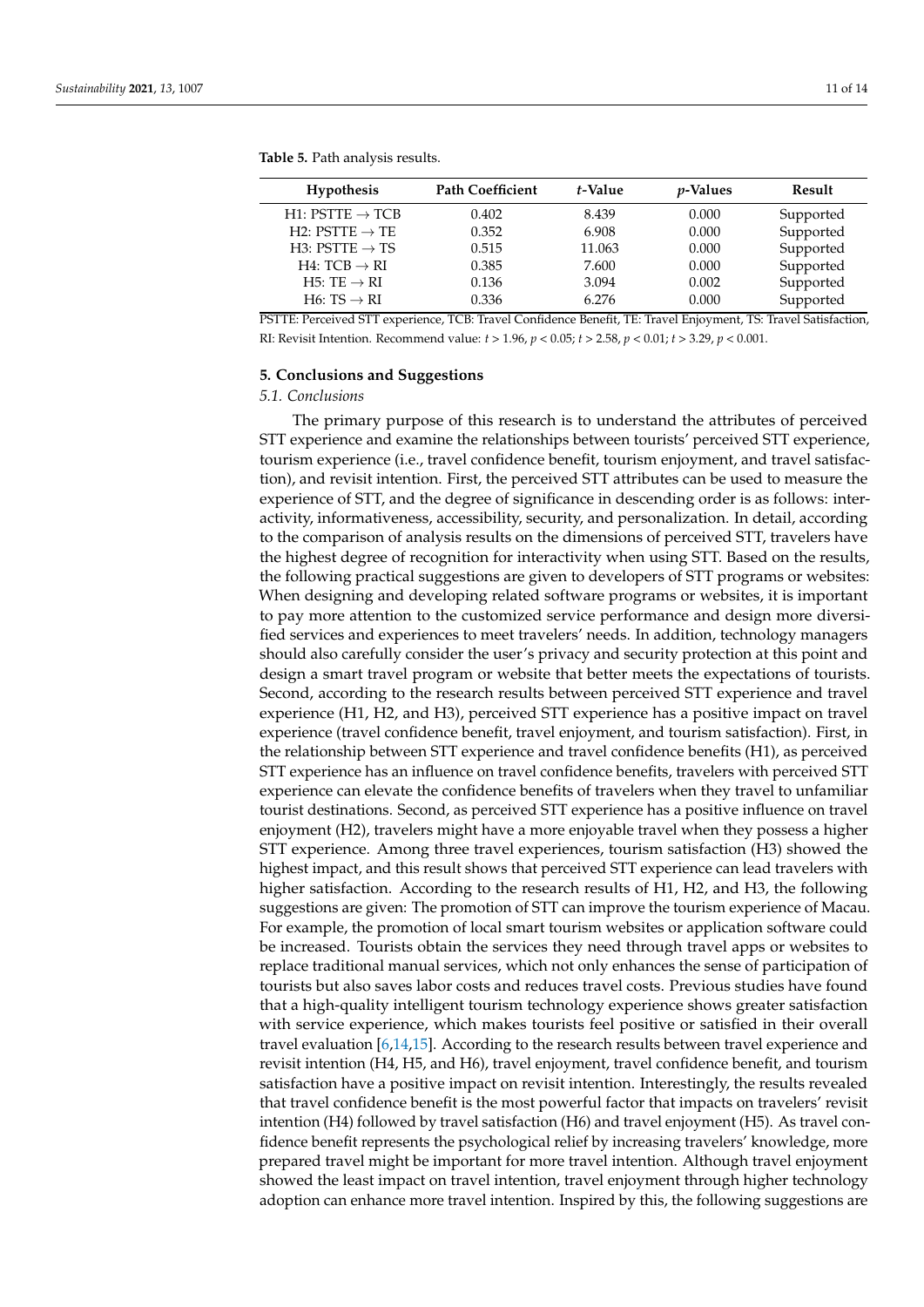given: Macau's travel agencies can launch appropriate smart tourism activities according to the needs and ideas of tourists and local conditions. For example, when consuming at tourist sites such as scenic spots or restaurants, if travelers immediately make online photographic reviews of that place, they can enjoy discounts or get small gifts. As we all know, electronic word-of-mouth spreads rapidly, and people can read relevant reviews of these tourist destinations on the internet anytime and anywhere. Tourists who intend to travel to Macau or have been to Macau may be inspired by these attractive photographic reviews and want to go to or revisit Macau.

## *5.2. Study Limitations and Future Directions*

The location of the survey was in Macau. The majority of tourists in Macau come from mainland China, resulting in a relatively homogeneous sample in this study. It is recommended that future studies prepare questionnaires in multiple languages and enrich the sample types, covering different regions such as other Asian countries, North America, Europe, and the Middle East so as to increase the research sample variety. Second, there has been no further analysis or comparison of different types of demographic characteristics. Respondents of different genders, age groups, regions, lengths of experience in using smart technology, and occupations may have different attitudes to the STT experience. Future research can analyze the demographic characteristics of the interviewees and compare them horizontally and vertically to further understand any differences between different types of tourists with the STT experience. Lastly, this research only involves three aspects of the tourism experience: travel confidence benefit, travel enjoyment, and tourism satisfaction. Although there are certain limitations to the representativeness of this tourism experience research results, future research should continue to investigate other aspects of the tourism experience.

**Author Contributions:** Conceptualization, C.P.; Data curation, S.K.; Investigation, Y.Z.; Methodology, Y.Z.; Project administration, C.P.; Resources, C.P.; Supervision, S.K.; Writing—original draft, C.P., Y.L. and Y.Z.; Writing—review & editing, S.K. All authors have read and agreed to the published version of the manuscript.

**Funding:** This research received no external funding.

**Data Availability Statement:** Not applicable.

**Conflicts of Interest:** The authors declare no conflict of interest.

### **References**

- <span id="page-11-0"></span>1. Um, T.; Chung, N. Does smart tourism technology matter? Lessons from three smart tourism cities in South Korea. *Asia Pac. J. Tour. Res.* **2019**, 1–19. [\[CrossRef\]](http://doi.org/10.1080/10941665.2019.1595691)
- <span id="page-11-1"></span>2. Lee, H.; Lee, J.; Chung, N.; Koo, C. Tourists' happiness: Are there smart tourism technology effects? *Asia Pac. J. Tour. Res.* **2018**, *5*, 486–501. [\[CrossRef\]](http://doi.org/10.1080/10941665.2018.1468344)
- <span id="page-11-2"></span>3. Pai, C.K.; Liu, Y.; Kang, S.; Dai, A. The role of perceived smart tourism technology experience for tourist satisfaction, happiness and revisit Intention. *Sustainability* **2020**, *12*, 6592. [\[CrossRef\]](http://doi.org/10.3390/su12166592)
- <span id="page-11-3"></span>4. Buhalis, D.; Amaranggana, A. Smart tourism destinations enhancing tourism experience through personalization of services. In *Information and Communication Technologies in Tourism*; Springer International Publishing: Berlin/Heidelberg, Germany, 2015; pp. 377–389.
- <span id="page-11-4"></span>5. Chung, N.; Lee, H.; Lee, S.; Koo, C. The influence of tourism website on tourists' behavior to determine destination selection: A case study of creative economy in Korea. *Technol. Forecast. Soc. Change* **2015**, *96*, 130–143. [\[CrossRef\]](http://doi.org/10.1016/j.techfore.2015.03.004)
- <span id="page-11-5"></span>6. Huang, C.D.; Goo, J.; Nam, K.; Yoo, C.W. Smart tourism technologies in travel planning: The role of exploration and exploitation. *Inf. Manag.* **2017**, *54*, 757–770. [\[CrossRef\]](http://doi.org/10.1016/j.im.2016.11.010)
- <span id="page-11-6"></span>7. Macao Government Tourism Office. *Macao Tourism Industry Development Master Plan Comprehensive Report*; Macao Government Tourism Office: Macao, China, 2017; pp. 211–216.
- <span id="page-11-7"></span>8. Abdullah, S.; Lui, E. Satisfaction drivers and revisit intention of international tourism in Malaysia. *J. Tour. Hosp. Environ. Manag.* **2018**, *3*, 1–13.
- <span id="page-11-8"></span>9. Dorcic, J.; Komsic, J.; Markovic, S. Mobile technologies and applications towards smart tourism-state of the art. *Tour. Rev.* **2019**, *74*, 82–103. [\[CrossRef\]](http://doi.org/10.1108/TR-07-2017-0121)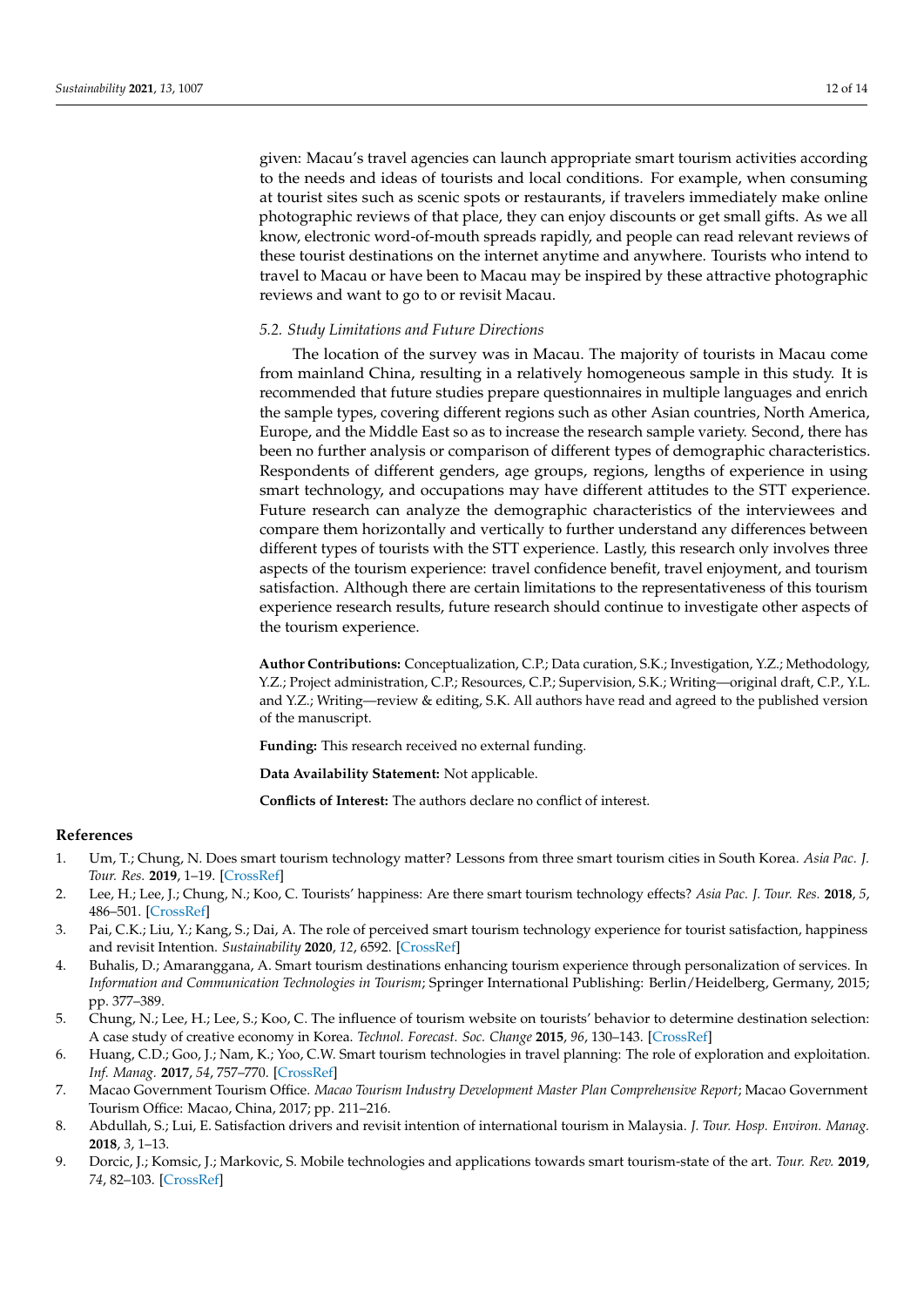- <span id="page-12-0"></span>10. Jeong, M.; Shin, H.H. Tourists' experiences with smart tourism technology at smart destinations and their behavior intentions. *J. Travel Res.* **2019**, 1–14. [\[CrossRef\]](http://doi.org/10.1177/0047287519883034)
- <span id="page-12-1"></span>11. Gretzel, U.; Sigala, M.; Xiang, Z.; Koo, C. Smart tourism: Foundations and developments. *Electron. Mark.* **2015**, *25*, 179–188. [\[CrossRef\]](http://doi.org/10.1007/s12525-015-0196-8)
- <span id="page-12-2"></span>12. Yoo, C.; Kwon, S.; Na, H.; Chang, B. Factors affecting the adoption of gamified smart tourism applications: An Integrative Approach. *Sustainability* **2017**, *9*, 2162. [\[CrossRef\]](http://doi.org/10.3390/su9122162)
- <span id="page-12-3"></span>13. Yoo, C.W.; Kim, Y.J.; Sanders, G.L. The impact of interactivity of electronic word of mouth systems and E-quality on decision support in the context of the e-marketplace. *Inf. Manag.* **2015**, *52*, 496–505. [\[CrossRef\]](http://doi.org/10.1016/j.im.2015.03.001)
- <span id="page-12-4"></span>14. Park, Y.A.; Gretzel, U. Success factors for destination marketing web sites: A qualitative meta-analysis. *J. Travel Res.* **2007**, *46*, 46–63. [\[CrossRef\]](http://doi.org/10.1177/0047287507302381)
- <span id="page-12-5"></span>15. Kim, J.H. The impact of memorable tourism experiences on loyalty behaviors: The mediating effects of destination image and satisfaction. *J. Travel Res.* **2018**, *57*, 856–870. [\[CrossRef\]](http://doi.org/10.1177/0047287517721369)
- <span id="page-12-6"></span>16. Carbonell, P.; Rodriguez-Escudero, A.I. The negative effect of team's prior experience and technological turbulence on new service development projects with customer involvement. *Eur. J. Mark.* **2015**, *49*, 278–301. [\[CrossRef\]](http://doi.org/10.1108/EJM-08-2013-0438)
- <span id="page-12-7"></span>17. No, E.; Kim, J. Comparing the attributes of online tourism information sources. *Comput. Hum. Behav.* **2015**, *50*, 564–575. [\[CrossRef\]](http://doi.org/10.1016/j.chb.2015.02.063)
- <span id="page-12-8"></span>18. Ho, C.L.; Lee, Y.L. The development of an e-travel service quality scale. *Tour. Manag.* **2007**, *28*, 1434–1449. [\[CrossRef\]](http://doi.org/10.1016/j.tourman.2006.12.002)
- <span id="page-12-9"></span>19. Alba, J.; Barton, W.; Chris, J.; Richard, L.; Alan, S.; Stacy, W. Interactive home shopping: Consumer, retailer, and manufacturer incentives to participate in electronic marketplaces. *J. Mark.* **1997**, *61*, 38–53. [\[CrossRef\]](http://doi.org/10.1177/002224299706100303)
- <span id="page-12-10"></span>20. Mills, J.E.; Morrison, A.M. Measuring customer satisfaction with online travel. In Proceedings of the Information & Communication Technologies in Tourism, Helsinki, Finland, 15 January 2003.
- <span id="page-12-11"></span>21. Xiang, Z.; Magnini, V.P.; Fesenmaier, D.R. Information technology and consumer behavior in travel and tourism: Insights from travel planning using the internet. *J. Retail. Consum. Serv.* **2015**, *22*, 244–249. [\[CrossRef\]](http://doi.org/10.1016/j.jretconser.2014.08.005)
- <span id="page-12-12"></span>22. Cohen, E. A phenomenology of tourist experiences. *Annu. Rev. Sociol.* **1979**, *13*, 179–201. [\[CrossRef\]](http://doi.org/10.1177/003803857901300203)
- <span id="page-12-13"></span>23. Cohen, E. Traditions in the qualitative sociology of tourism. *Ann. Tour. Res.* **1988**, *15*, 29–46. [\[CrossRef\]](http://doi.org/10.1016/0160-7383(88)90069-2)
- <span id="page-12-14"></span>24. Cohen, E. The sociology of tourism: Approaches, issues, and findings. *Annu. Rev. Sociol.* **1984**, *10*, 373–392. [\[CrossRef\]](http://doi.org/10.1146/annurev.so.10.080184.002105)
- <span id="page-12-15"></span>25. Gretzel, U.; Jamal, T. Conceptualizing the creative tourist class: Technology, mobility, and tourism experiences. *Tour. Anal.* **2009**, *14*, 471–481. [\[CrossRef\]](http://doi.org/10.3727/108354209X12596287114219)
- <span id="page-12-16"></span>26. Yovcheva, Z.; Buhalis, D.; Gatzidis, C. Engineering augmented tourism experiences. In *Information and Communication Technologies in Tourism*; Springer: Berlin/Heidelberg, Germany, 2013; pp. 24–35.
- <span id="page-12-17"></span>27. Wang, D.; Park, S.; Fesenmaier, D.R. The role of smartphones in mediating the touristic experience. *J. Travel Res.* **2012**, *51*, 371–387. [\[CrossRef\]](http://doi.org/10.1177/0047287511426341)
- <span id="page-12-18"></span>28. Femenia-Serra, F.; Neuhofer, B. Smart tourism experiences: Conceptualization, key dimensions and research agenda. *J. Reg. Res.* **2018**, *42*, 2129–2150.
- <span id="page-12-19"></span>29. Gwinner, K.P.; Gremler, D.D.; Bitner, M.J. Relational benefits in services industries: The customer' s perspective. *J. Acad. Mark. Sci.* **1998**, *26*, 101–114. [\[CrossRef\]](http://doi.org/10.1177/0092070398262002)
- 30. Kinard, B.R.; Capella, M.L. Relationship marketing: The influence of consumer involvement on perceived service benefits. *J. Serv. Mark. Q.* **2006**, *20*, 359–368. [\[CrossRef\]](http://doi.org/10.1108/08876040610691257)
- <span id="page-12-20"></span>31. Yen HJ, R.; Gwinner, K.P. Internet retail customer loyalty: The mediating role of relational benefits. *Int. J. Serv. Ind. Manag.* **2003**, *14*, 483–500.
- <span id="page-12-21"></span>32. Bogicevica, V.; Milos, B.; Anil, B.; Wan, Y.; Cobanoglud, C. The impact of traveler-focused airport technology on traveler satisfaction. *Technol. Forecast. Soc. Change* **2017**, *123*, 351–361. [\[CrossRef\]](http://doi.org/10.1016/j.techfore.2017.03.038)
- <span id="page-12-30"></span>33. Bogicevic, V.; Yang, W.; Cobanoglu, C.; Bilgihan, A.; Bujisic, M. Traveler anxiety and enjoyment: The effect of airport environment on traveler's emotions. *J. Air Transp. Manag.* **2016**, *57*, 122–129. [\[CrossRef\]](http://doi.org/10.1016/j.jairtraman.2016.07.019)
- <span id="page-12-22"></span>34. Gremler, D.D.; Gwinner, K.P. *Relational Benefits Research: A Synthesis. Handbook on Research in Relationship Marketing*; Edward Elgar Publishing Limited: Cheltenham, UK, 2013; pp. 32–74.
- <span id="page-12-23"></span>35. Cai, S.; Xu, Y. Effects of outcome, process and shopping enjoyment on online consumer behavior. Electron. *Electron. Commer. Res. Appl.* **2007**, *5*, 272–281. [\[CrossRef\]](http://doi.org/10.1016/j.elerap.2006.04.004)
- <span id="page-12-24"></span>36. Sun, H.; Zhang, P. Causal relationships between perceived enjoyment and perceived ease of use: An alternative approach. *J. Assoc. Inf. Syst.* **2006**, *6*, 618–645. [\[CrossRef\]](http://doi.org/10.17705/1jais.00100)
- <span id="page-12-25"></span>37. Davis, F.D.; Bagozzi, R.P.; Warshaw, P.R. User acceptance of computer technology: A comparison of two theoretical models. *Manag. Sci.* **1989**, *35*, 982–1003. [\[CrossRef\]](http://doi.org/10.1287/mnsc.35.8.982)
- <span id="page-12-26"></span>38. Ha, S.; Stoel, L. Consumer e-shopping acceptance: Antecedents in a technology acceptance model. *J. Bus. Res.* **2009**, *62*, 565–571. [\[CrossRef\]](http://doi.org/10.1016/j.jbusres.2008.06.016)
- <span id="page-12-27"></span>39. Koufaris, M. Applying the technology acceptance model and flow theory to online consumer behavior. *Inf. Syst. Res.* **2002**, *13*, 205–223. [\[CrossRef\]](http://doi.org/10.1287/isre.13.2.205.83)
- <span id="page-12-28"></span>40. Lai, I.K. Traveler acceptance of an app-based mobile tour guide. *J. Hosp. Tour. Res.* **2013**, *20*, 1–32. [\[CrossRef\]](http://doi.org/10.1177/1096348013491596)
- <span id="page-12-29"></span>41. Wakefield, R.L.; Whitten, D. Mobile Computing: A user study on hedonic/utilitarian mobile device usage. *Eur. Journal of Inf. Syst.* **2006**, *15*, 292–300. [\[CrossRef\]](http://doi.org/10.1057/palgrave.ejis.3000619)